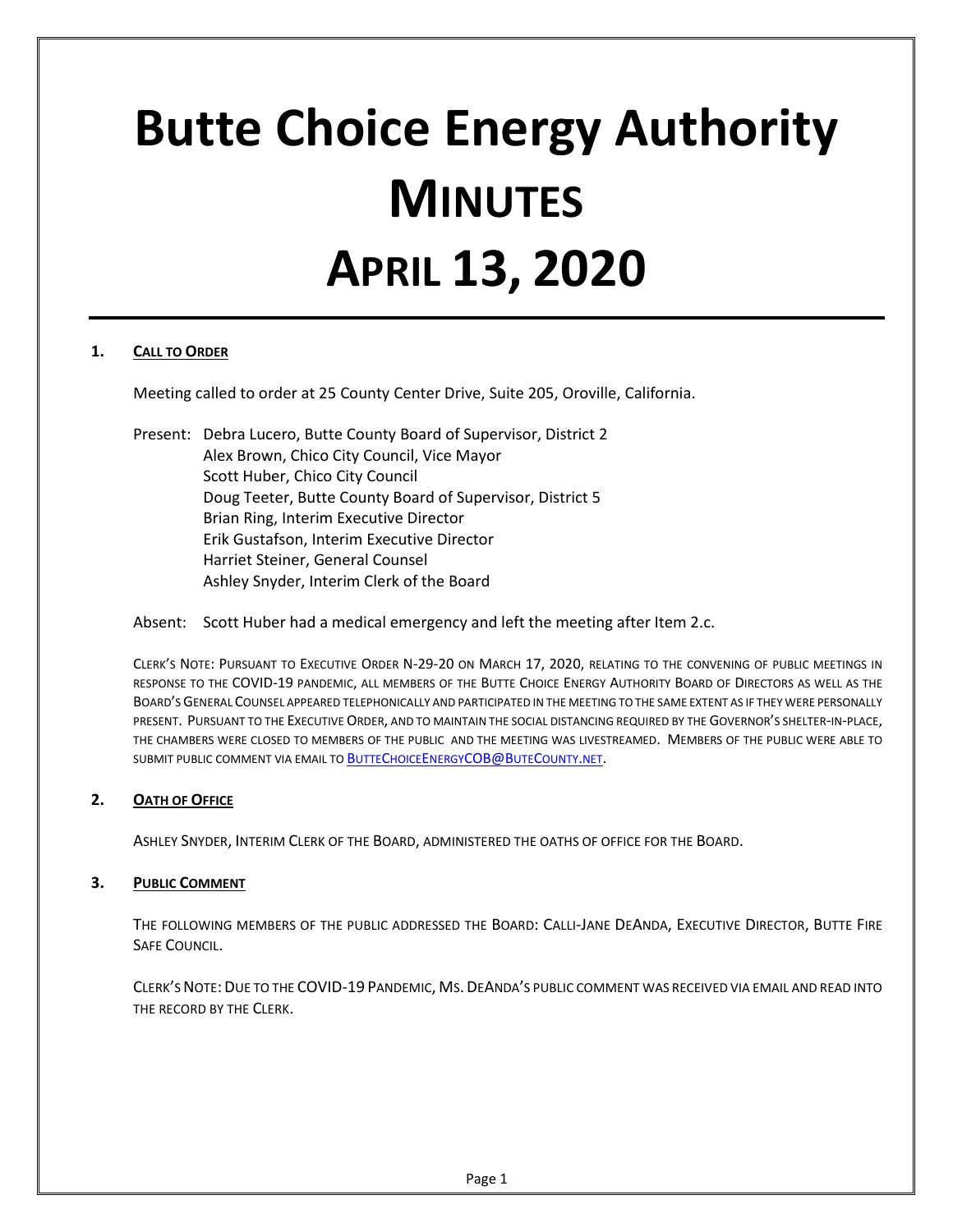#### **4. CONSENT AGENDA**

| ΜΟΤΙΟΝ: | APPROVE THE CONSENT AGENDA.    |
|---------|--------------------------------|
|         | (MOTION: HUBER; SECOND: BROWN) |

**VOTE: MOTION PASSED 3-0-1 AYES: BROWN, HUBER, AND LUCERO NAYS: NONE ABSTAINED: TEETER**

a. Minutes from March 9, 2020 Board Meeting *Board Action:* Approved the Minutes from the March 9, 2020 Board Meeting

#### **5. REGULAR AGENDA**

a. Operations and Administration Report from Interim Executive Officer

The Board received updates on various operational and administrative activities and file with this report. The following staff provided reports for the Board:

Brian Ring, Interim Executive Director, provided an update on activities surrounding the 2020 implementation of BCE, as well as discussed a summary of BCE financial actives; Gary Saleba, President / CEO, EES Consulting, Inc., provided an update on PG&E matters related to BCE Implementation;

Shawn Marshall, Executive Director, LEAN Energy U.S., provided an update on the process of hiring an Executive Officer, and provided detail on the public outreach and marketing activities.

Public comment was opened and closed without any speakers.

*Board Action:* Received for information.

#### b. Banking and Credit Services Update

Mike Berwanger, Managing Director, PFM Financial Advisors LLC, provided a report for the Board.

Public comment was opened and closed without any speakers.

- **MOTION: DIRECT STAFF TO NEGOTIATE TERMS FOR UP TO \$8 MILLION LINE OF CREDIT AND ESTABLISH BANKING OPERATIONS WITH THE BANK IDENTIFIED THROUGH THE REQUEST FOR PROPOSAL PROCESS. (MOTION: BROWN; SECOND: HUBER)**
- **VOTE: MOTION PASSED UNANIMOUSLY AYES: BROWN, HUBER, TEETER, AND LUCERO NAYS: NONE**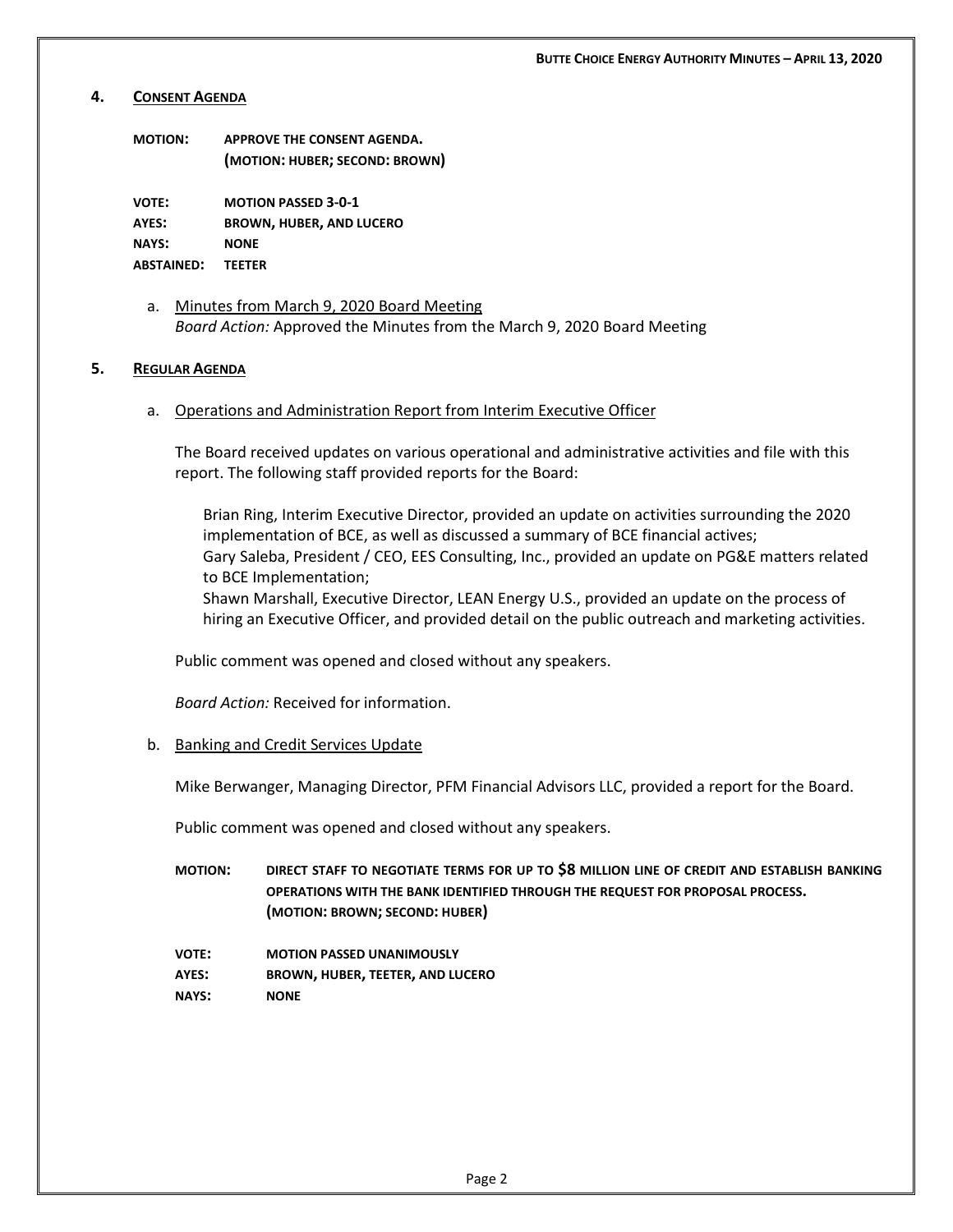c. Agreement for Data Management and Call Center Services

Gary Saleba, President / CEO, EES Consulting, Inc.; and Ryan Baron, General Counsel, provided a report for the Board.

Public comment was opened and closed without any speakers.

**MOTION: APPROVE AGREEMENT WITH CALPINE ENERGY SOLUTIONS TO PROVIDE DATA MANAGEMENT AND CALL CENTER SERVICES IN SUPPORT OF BCE IMPLEMENTATION AND OPERATIONS THROUGH JUNE 30, 2023, AND AUTHORIZE THE INTERIM EXECUTIVE DIRECTORS TO EXECUTE THE AGREEMENT. (MOTION: HUBER; SECOND: BROWN)**

**VOTE: MOTION PASSED UNANIMOUSLY AYES: BROWN, HUBER, TEETER, AND LUCERO NAYS: NONE**

d. Agreement for Wholesale Power Services and Risk Management

Gary Saleba, President / CEO, EES Consulting, Inc.; and Ryan Baron, General Counsel, provided a report for the Board.

Public comment was opened and closed without any speakers.

**MOTION: APPROVE AGREEMENT WITH PILOT POWER GROUP TO PROVIDE WHOLESALE POWER SERVICES IN SUPPORT OF BCE IMPLEMENTATION AND OPERATIONS THROUGH JUNE 30, 2023, IN SUBSTANTIALLY SIMILAR FORM, AND DELEGATE EXECUTION OF THE AGREEMENT TO THE INTERIM EXECUTIVE DIRECTORS, WITH APPROVAL BY LEGAL COUNSEL. (MOTION: TEETER; SECOND: LUCERO)**

| <b>VOTE:</b>   | <b>MOTION PASSED 3-0-1</b>       |
|----------------|----------------------------------|
| AYES:          | <b>BROWN, TEETER, AND LUCERO</b> |
| <b>NAYS:</b>   | <b>NONE</b>                      |
| <b>ABSENT:</b> | <b>HUBER</b>                     |

e. Agreement for Schedule Coordination Services

Gary Saleba, President / CEO, EES Consulting, Inc, provided a report for the Board.

Public comment was opened and closed without any speakers.

**MOTION: APPROVE AGREEMENT WITH Z-GLOBAL INC. TO PROVIDE SCHEDULE COORDINATION SERVICES IN SUPPORT OF BCE IMPLEMENTATION AND OPERATIONS THROUGH JUNE 30, 2023, IN SUBSTANTIALLY SIMILAR FORM, AND DELEGATE EXECUTION OF THE AGREEMENT TO THE INTERIM EXECUTIVE DIRECTORS, WITH APPROVAL BY LEGAL COUNSEL. (MOTION: BROWN; SECOND: TEETER)**

**VOTE: MOTION PASSED 3-0-1 AYES: BROWN, TEETER, AND LUCERO NAYS: NONE ABSENT: HUBER**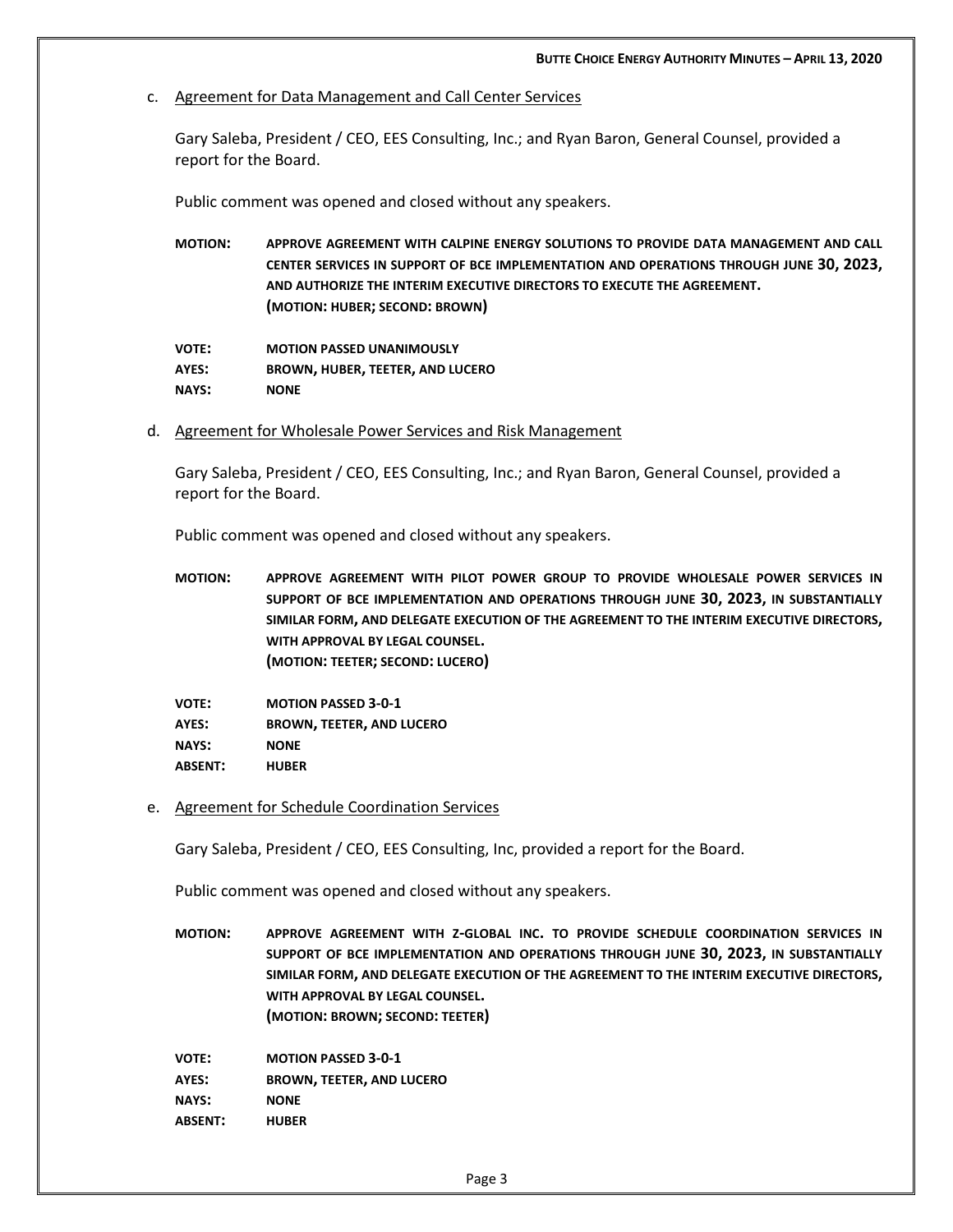## f. PG&E Service Agreement and CPUC Registration

Gary Saleba, President / CEO, EES Consulting, Inc, provided a report for the Board.

Public comment was opened and closed without any speakers.

**MOTION: AUTHORIZE INTERIM EXECUTIVE DIRECTORS TO EXECUTE PG&E COMMUNITY CHOICE AGGREGATION SERVICE AGREEMENT, PAYMENT OF COMMUNITY CHOICE AGGREGATION BOND, AND SUBMITTAL OF REGISTRATION PACKET TO CALIFORNIA PUBLIC UTILITIES COMMISSION. (MOTION: LUCERO; SECOND: BROWN)**

**VOTE: MOTION PASSED 3-0-1 AYES: BROWN, TEETER, AND LUCERO NAYS: NONE ABSENT: HUBER**

g. Adopt Resolution Approving BCE Conflict of Interest Code

Harriet Steiner, General Counsel, provided a report for the Board.

Public comment was opened and closed without any speakers.

**MOTION: ADOPT RESOLUTION APPROVING BCE CONFLICT OF INTEREST CODE AUTHORIZE THE CHAIR TO SIGN. (MOTION: LUCERO; SECOND: BROWN)**

**VOTE: MOTION PASSED 3-0-1 AYES: BROWN, TEETER, AND LUCERO NAYS: NONE ABSENT: HUBER**

### h. Discussion of BCE Policy Framework

Shawn Marshall, Executive Director, LEAN Energy U.S., provided an update on the process of hiring an Executive Officer, and provided detail on the public outreach and marketing activities.

Public comment was opened and closed without any speakers.

*Board Action:* Received for information.

## **6. BOARD MEMBER AND STAFF ANNOUNCEMENTS** (NONE)